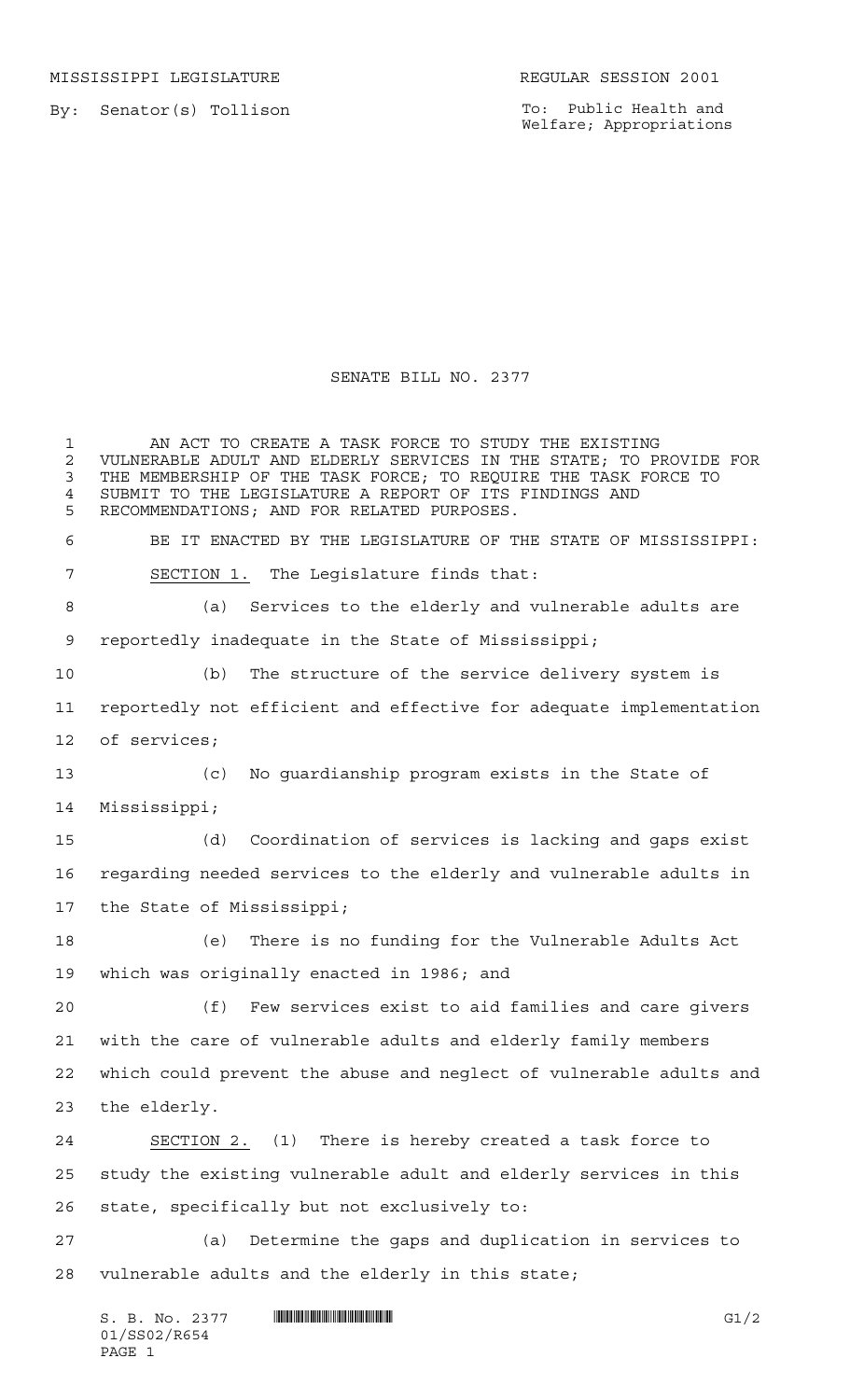(b) Determine the barriers to service delivery; (c) Examine the structure of the current service delivery systems for effectiveness and efficiency; (d) Determine needed services and structural changes in the service delivery system; (e) Examine current prevention of abuse and neglect programs and services, i.e., adult foster care, respite care, adult day care, voluntary services, and care giver support groups; (f) Review existing programs, services and service delivery systems in other states; and (g) Review funding needs for implementation of the Vulnerable Adults Act and the creation of needed services, and to examine the need for a public guardianship in the state. (2) The task force shall be composed of the following members: (a) One (1) member of the Senate to be appointed by the Lieutenant Governor; (b) One (1) member of the House of Representatives to be appointed by the Speaker of the House of Representatives; (c) One (1) member selected by the Mississippi Conference on Chancery Judges; (d) One (1) member selected by the American Association of Retired Persons; (e) One (1) member selected by the Association of Retarded Citizens; (f) One (1) member selected by the National Alliance for the Mentally Ill; (g) One (1) member selected by the Alzheimer's Association; (h) One (1) member selected by the Veterans of Foreign Wars Association; (i) The Executive Director of the Division of Medicaid;

S. B. No. 2377 **. SECONDER SECONDER AND LODGE SECONDER SERVICE** 01/SS02/R654 PAGE 2